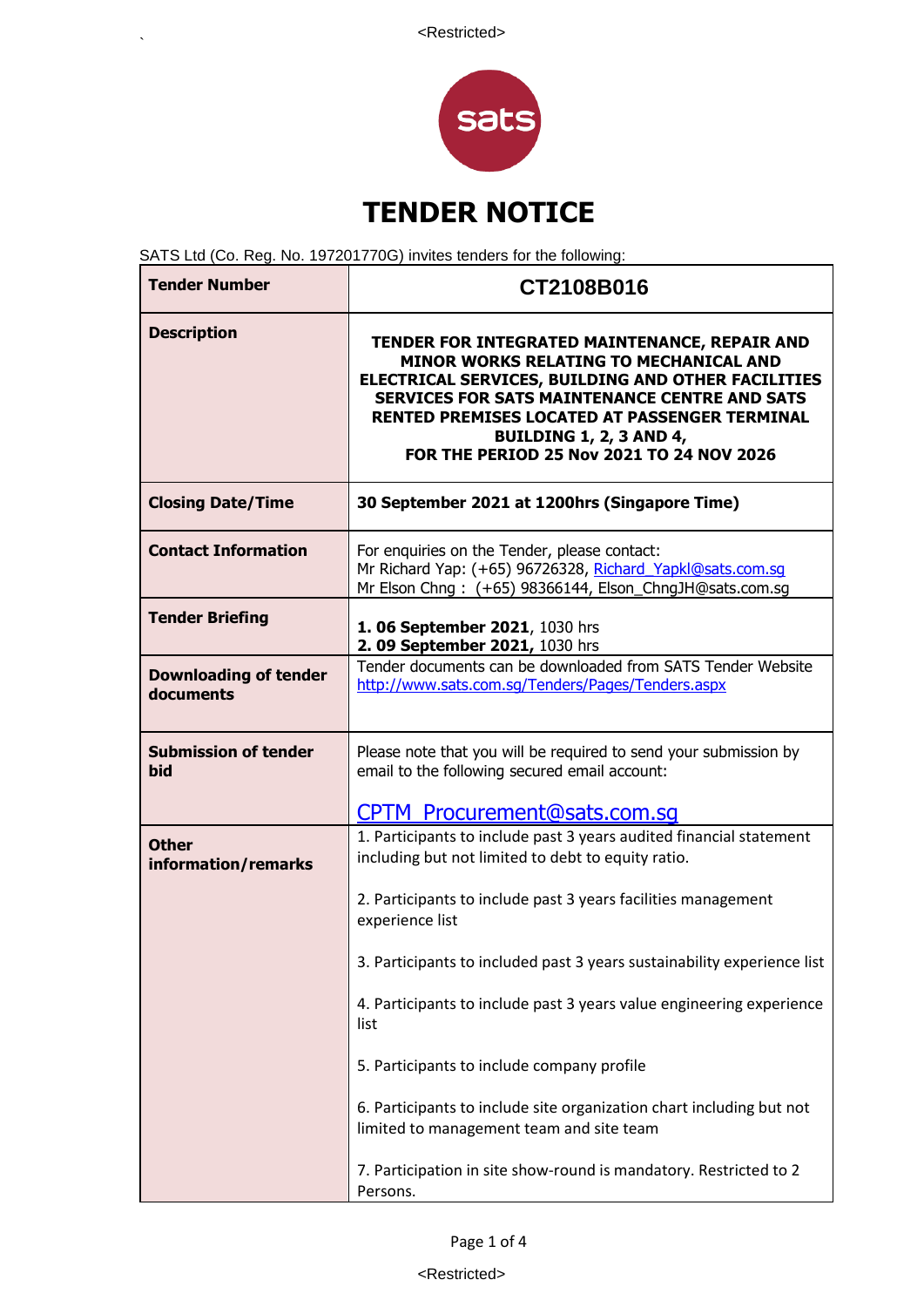<Restricted>

# **TABLE OF CONTENTS**

| 2. |                                                    | 146 pages |
|----|----------------------------------------------------|-----------|
| 3. |                                                    |           |
| 4. |                                                    |           |
| 5. |                                                    |           |
| 5. |                                                    | 2 pages   |
| 6. |                                                    | 2 pages   |
| 7. | Registration Requirement FM Work Head - Document H | 1 page    |
| 8. |                                                    |           |

<Restricted>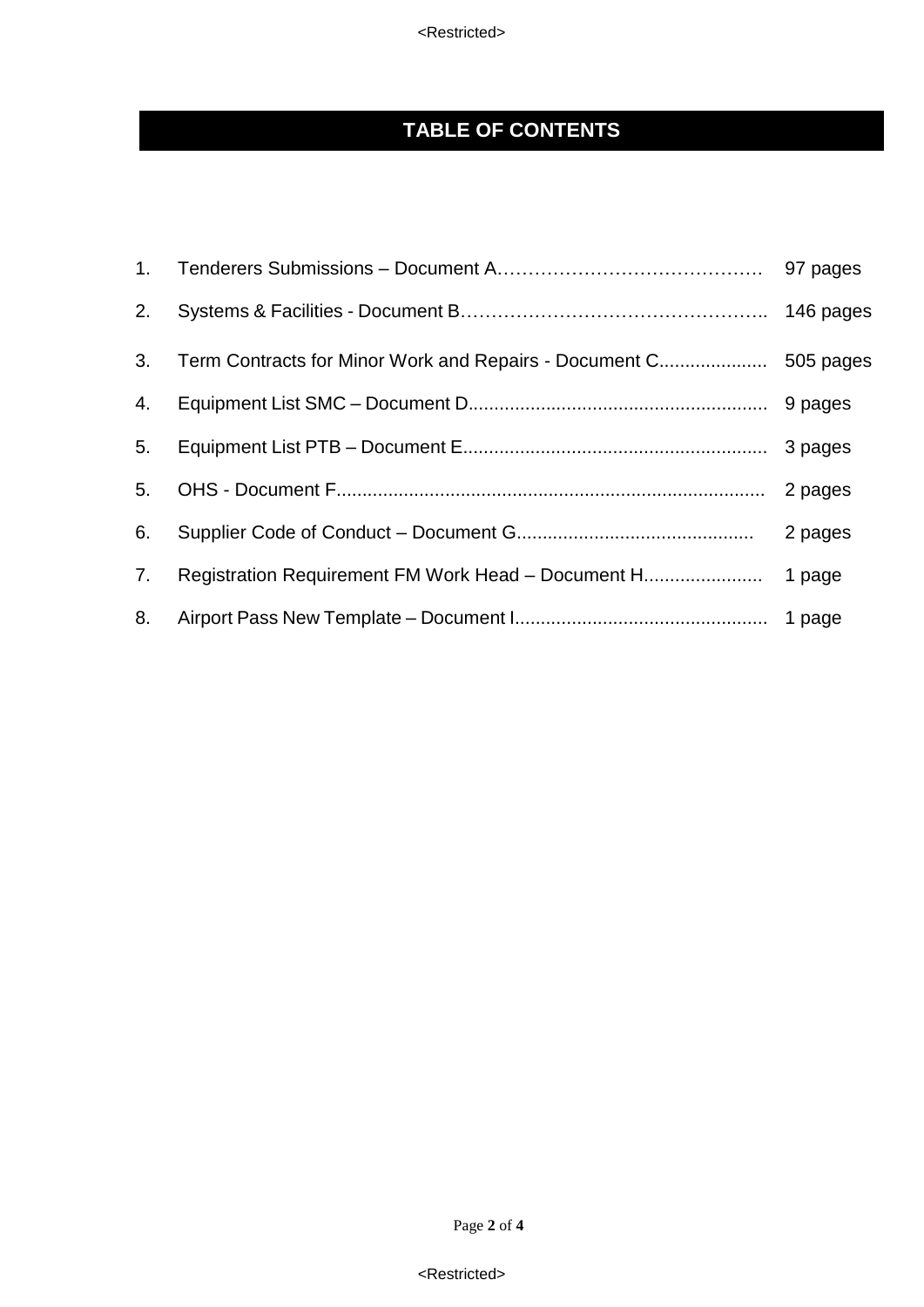<Restricted>

#### **REGISTRATION FORM**

### **SITE SHOW AROUND (MANDATORY – RESTRICTED TO 2 PERSON),**

**1. SMC – 34 Changi North Crescent Singapore 499614**

**2. PTB 1 - Terminal 1, Airport Pass Office, Basement 2, 80 Airport Boulevard, Singapore 819642**

**TENDER NO: CT2108B016 TENDER FOR INTEGRATED MAINTENANCE, REPAIR AND MINOR WORKS RELATING TO MECHANICAL AND ELECTRICAL SERVICES, BUILDING AND OTHER FACILITIES SERVICES FOR SATS MAINTENANCE CENTRE AND SATS RENTED PREMISES LOCATED AT PASSENGER TERMINAL BUILDING 1, 2, 3 AND 4, FOR THE PERIOD 25 Nov 2021 TO 24 NOV 2026** 

### **DATE/TIME:**

### **1. SMC - 06 SEPTEMBER 2021/1030 HRS**

### **2. PTB 1 - 09 SEPTEMBER 2021/1030 HRS**

1. Please complete and submit this form by 3 September 2021 1100hrs via **email** to **[Kathiresan\\_M@sats.com.sg](mailto:Kathiresan_M@sats.com.sg) for SMC** show around**.**

| <b>Company Name</b> |  |
|---------------------|--|
| Person's Full Name  |  |
| Designation         |  |
| Hand phone Number   |  |
| Email address       |  |

We will advise on necessary, upon receipt of registration.

2. Please complete and submit form in **Document I** by 3 September 2021 1500hrs via **email** to **[Kathiresan\\_M@sats.com.sg](mailto:Kathiresan_M@sats.com.sg) for PTB 1** show around**.**